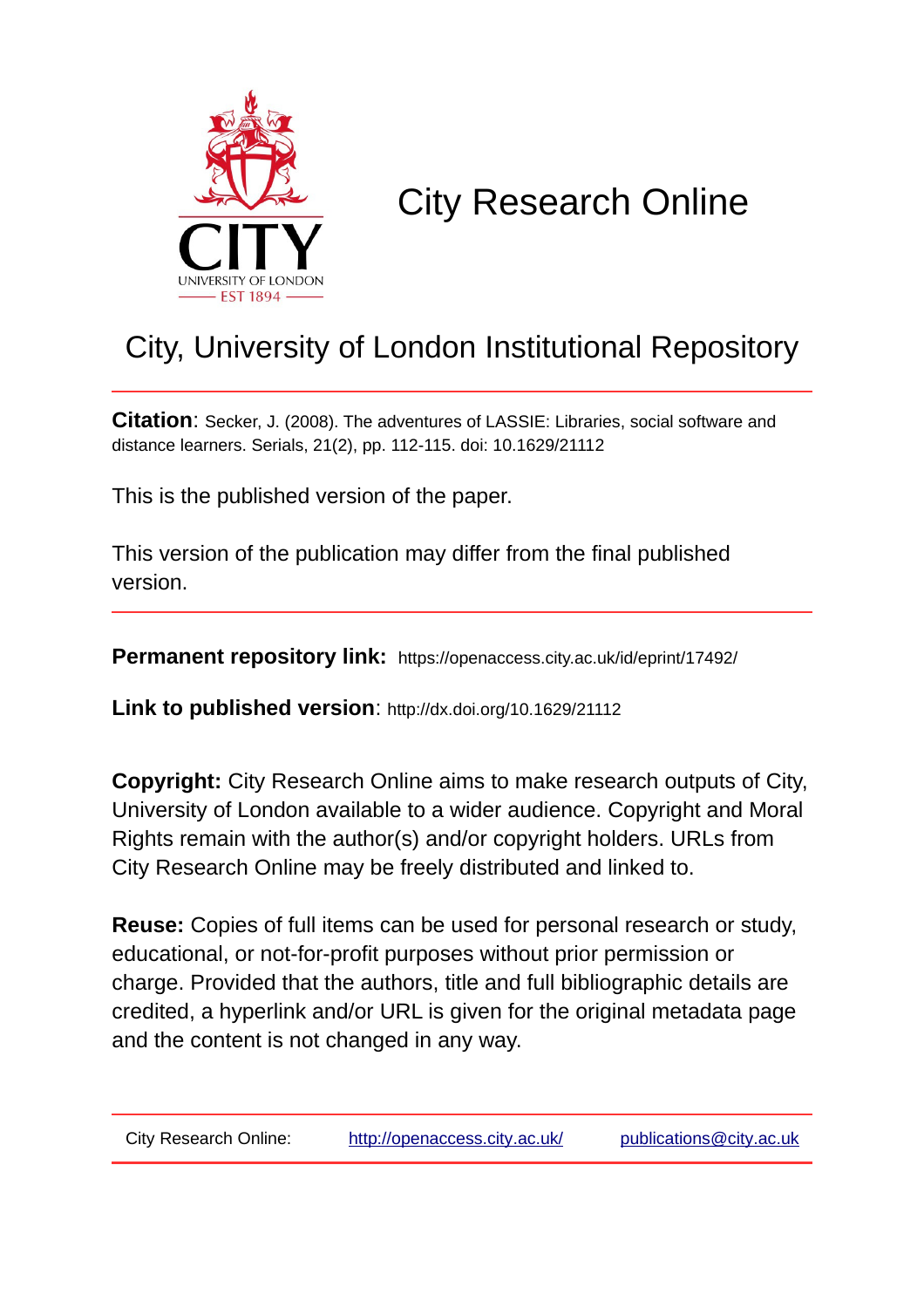# **The adventures of LASSIE: libraries, social software and distance learners**

*Updated from a presentation given at the UKSG seminar 'Caught up in Web 2.0? Practical implementations and creative solutions for librarians and publishers', London, 22 November 2007*

**This paper provides an overview of the University of London's Libraries and Social Software in Education (LASSIE) Project, led by LSE and the Institute of Education.The project explored whether social software, or Web 2.0 technologies, could enhance the distance learners' experience of libraries. It included a detailed literature review which defined concepts such as Library 2.0 and provided examples of libraries using tools like blogs, wikis, social networking sites, social bookmarking sites and media sharing sites. LASSIE also undertook five case-studies to explore in more detail: social software and reading lists; social bookmarking and libraries; podcasting and information literacy; blogging; and Facebook and libraries. It concluded that social software might be best utilized to enhance information literacy support for distance learners.**



*JANE SECKER* Learning Technology Librarian Centre for Learning Technology, LSE

### **Introduction and background**

This paper provides a short overview of the Libraries and Social Software in Education (LASSIE) Project which was funded by the University of London's Centre for Distance Education. It was led by the Centre for Learning Technology at London School of Economics and Political Science (LSE). LASSIE was a nine-month project that ran from March until December 2007 and explored how social software might enhance the distance learners' experience of libraries. The project was extremely timely and gained a lot of publicity in the library community. Members of the Steering Group were invited to speak at numerous conferences and events, and their experiences from the project went on to inform developments in their own institutions. This paper will provide an overview of the project, including the literature review and the case-studies, and report on the key findings.

The project Steering Group included members from the University of London Institute of Education, the University of London Research Library Services, the London School of Hygiene and Tropical Medicine, the Open University and colleagues from the Library and Archives at LSE. LASSIE publications and reports were completed in February 2008 and made available on the project

website (http://clt.lse.ac.uk/Projects/LASSIE.php) and via the project blog: (http://elearning.lse.ac. uk/blogs/socialsoftware/). The case-study reports attracted wide interest from the library community as they explore practical applications of social software. The extensive literature review was published as a draft in July 2007 and updated in January 2008. Feedback has suggested the value of the literature review goes beyond the project team and it will be published in the journal *Program* later in 2008.

# **The literature review**

At the outset of the project it was agreed that a detailed literature review would be undertaken to explore three areas:

- 1. to provide a snapshot of social software initiatives in the library community
- 2. to review current issues in distance learning librarianship
- 3. to examine the literature on libraries as social spaces.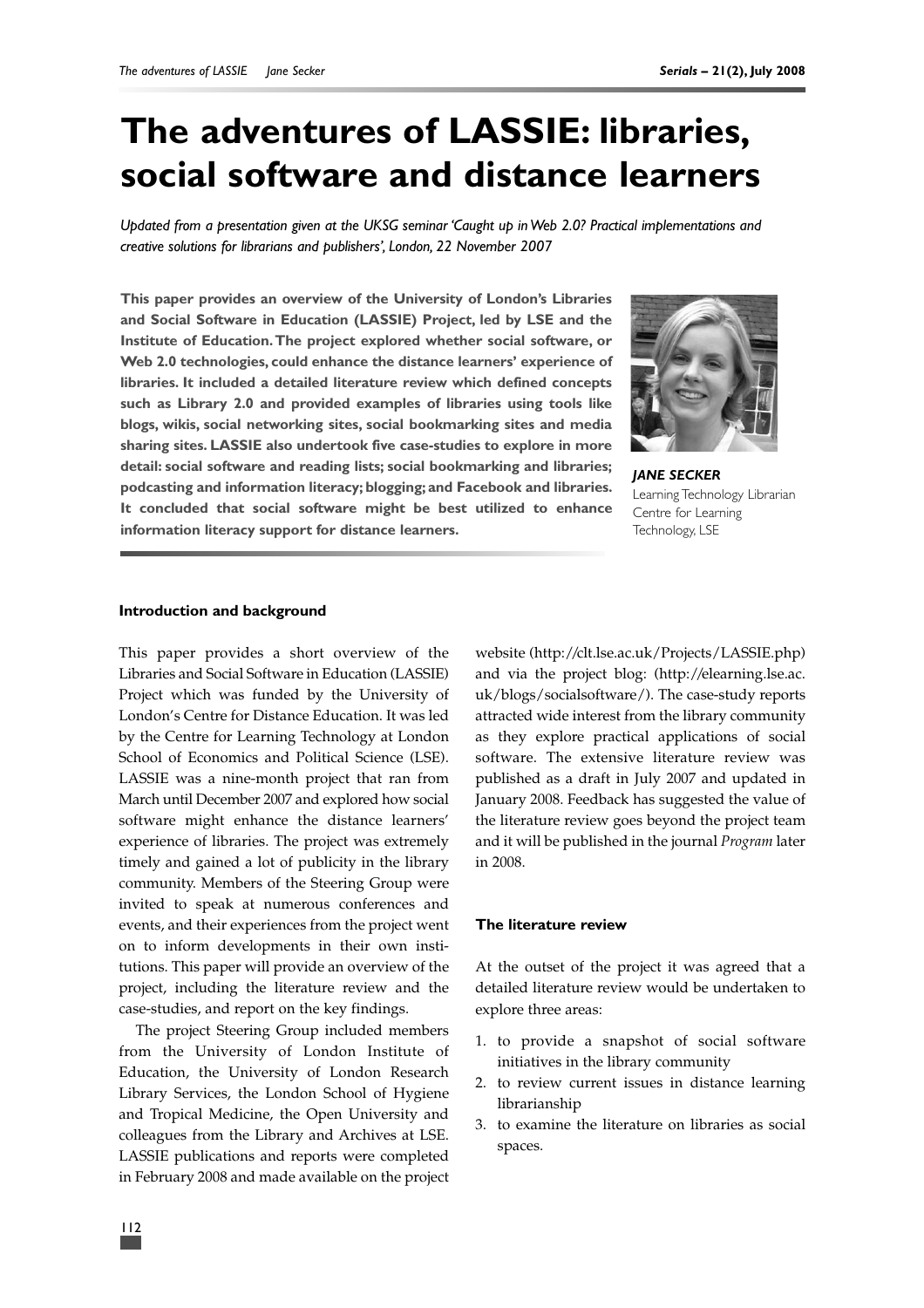Our research found that the phenomenon known sometimes as 'Web 2.0' had recently received a lot of publicity in the mainstream media. In addition, the library world was full of people exploring how social software might be used to enhance their services. However, at the outset of the project the team felt it was important to provide some definitions for the library community. Terms such as Web 2.0 and Library 2.0 were being used with increased frequency and definitions were considered helpful. For this reason the literature review also examined different types of social software (such as blogs, wikis, RSS feeds and social bookmarking tools) and provided definitions and examples of how libraries were using these tools and services. The draft literature review<sup>1</sup> and the updated literature review<sup>2</sup> are both available on the project website.

To summarize some of the work of the literature review, LASSIE concluded that social software or Web 2.0 was primarily about a technological change in the way the web operates. Whereas, the early web (or Web 1.0) tended to consist of a few web editors creating content that users of the web could read, Web 2.0 technologies allow a far greater degree of participation, communication and sharing. So, for example, websites like the BBC now allow people to add comments and opinions to the site. The term 'Library 2.0' meanwhile was coined in 2005 by Michael Casey, who saw Library 2.0 being primarily about 'user-centred change'3 . The term encapsulates the idea that we can enhance library provision using social software and Web 2.0 technologies, although again the terminology itself has proved to be controversial. Miller, a keen advocate of the Library 2.0 movement and concept, argues:

*"Leveraging the approaches typified by Web 2.0's principles and technology offers libraries many opportunities to serve their existing audiences better, and to reach out beyond the walls and web sites of the institution to reach potential beneficiaries where they happen to be, and in association with the task that they happen to be undertaking."*<sup>4</sup>

Finally a recent OCLC report<sup>5</sup> on social networking, while sceptical of the value of social networking for libraries, was actually highly positive about the Library 2.0 concept and concluded that libraries need to be brave, to relax their rules and to encourage mass participation in the social library, which inevitably will be messy.

In terms of practical applications of social software, the literature review found numerous examples of libraries using new technologies. Firstly, librarians have become keen bloggers. In the US (and to a lesser extent in the UK) libraries are using blogs for news information and to reach out to their users. See, for example, Kansas State University library blogs (http://ksulib.typepad. com/). An example of a UK university using blogs is the University of Worcester, where they launched ILS Matters (http://www2.worc.ac.uk/ wordpress/) to raise the profile of library services to students. Worcester are also using blogs to reach out to their academic staff and for internal communication amongst library staff <sup>6</sup> . The LASSIE team felt that blogging was of particular interest and decided to focus one of the case-studies on the role of blogging in libraries. This was partly based on our own experiences of running a blog for the duration of the project. The LASSIE project blog (http://elearning.lse.ac.uk/blogs/socialsoftware/) proved to be a valuable way of documenting the progress of the project, of reflecting on what the team were doing and also on publicising the project. The blog developed a solid readership throughout the project and continues to be maintained.

Another important technology explored as part of the LASSIE project was RSS feeds (sometimes called Really Simple Syndication). RSS underpins many Web 2.0 technologies and is a dialect of XML. Put simply, it is a machine-readable language, much like HTML, designed to provide a framework in which information can be contained. News information is particularly useful when provided in RSS format as, rather than a reader having to visit a website to see what's new, they can be continuously kept updated by subscribing to a feed. Libraries in the US in particular are encouraging their users to subscribe to a variety of RSS feeds to keep up to date with library news, the latest acquisitions added to the library catalogue and new electronic resources. For example, MIT Libraries maintain a list of RSS feeds (http:// libraries.mit.edu/help/rss/feeds.html) available from their site. Meanwhile, closer to home, London School of Economics and Political Science have developed a Training portal (http://www.training. lse.ac.uk/) which uses RSS technology to pull together training events from around the institution. The RSS feed has also been incorporated into the VLE, Moodle and the institutional portal to provide a list of upcoming training events for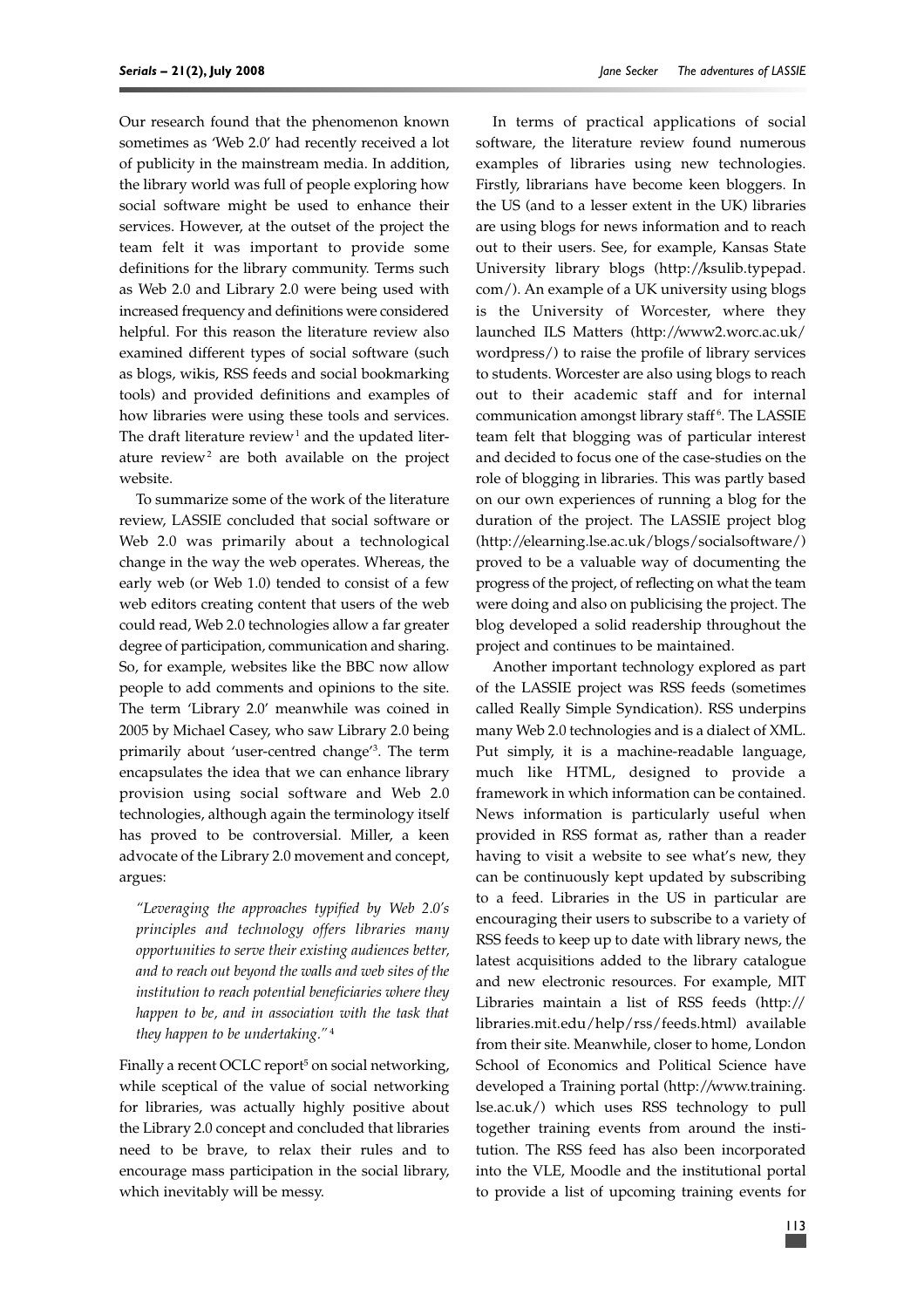staff and students. The Open University is another example of a Library using RSS feeds to keep people up to date with library developments (http://library.open.ac.uk/services/lib20servs/rss feed/index.cfm).

The inclusion of 'user generated content' (such as ratings, book reviews and user comments) into the catalogue has been implemented in several libraries. For some this is seen as challenging or revolutionary as many librarians view the library catalogue as an authoritative source that should be maintained. For some examples of libraries including user generated content in the catalogue see Hennepin County Library (http://catalog. hclib.org/) and the University of Huddersfield (http://webcat.hud.ac.uk/) which are now allowing students to rate books. Huddersfield also use features similar to those employed by Amazon, which suggest titles to borrowers, based on the user data. So for example, the catalogue now includes the feature 'users who borrowed this book, also borrowed…'. Arguably, this initiative gives the user a better experience when using the catalogue, making it more similar to the online shopping experience they are invariably more familiar with.

The LASSIE literature review <sup>2</sup> provides details of many other social software initiatives in libraries, such as the use of media sharing sites and social bookmarking tools. The review also includes shorter sections on current issues in distance learning librarianship and the role of the library as a social space. The overall sense was that finding and accessing resources are still among the greatest challenges for distance learning students and that information literacy initiatives are essential to support students studying remotely. In terms of libraries as a social space, it was clear that physical libraries are very much becoming social learning spaces. However, the case-study on Facebook in particular suggested that students still have some reservations about mixing their social and learning spaces in the online environment.

### **The case-studies**

The LASSIE team undertook five case-studies to explore how particular tools might enhance the learning experience of real distance learning students. These are available from the project website: http://clt.lse.ac.uk/Projects/LASSIE.php

Case-study one explored whether traditional reading lists can be improved using social software.

The project team explored the use of four online reading list or book list systems including: CiteUlike (http://www.citeulike.org/), H20 Playlists (http://h2obeta.law.harvard.edu/home.do), LibraryThing (http://www.librarything.com) and Bibsonomy (http://www.bibsonomy.org/) to present reading list information to students on a University of London distance learning course. CiteULike and H20 Playlists were clear preferences in the feedback from students. However, social software reading lists do not currently integrate with library catalogues, making them useful for presenting information to students, but less useful for librarians.

Meanwhile, case-study two explored the social bookmarking tool del.icio.us (http://del.icio.us/) to collect useful resources for the project, but also as a way of directing students to web-based resources. Several institutions in the US and Australia have developed web-based subject guides using del.icio.us. The research concluded that this tool is extremely flexible and can be incorporated into institutional or personal websites easily. Stanford University have an excellent example of how this can be used by library subject specialists to direct students to relevant resources (see <https: //www.stanford.edu/group/ic/cgi-bin/drupal/ delicous>). Members of the project team also used this tool with different groups of students and collected some feedback that suggested it was valuable as a tool for both librarians and students.

Case-study three focused on information literacy support for distance learners and produced a citing and referencing screencast. Using the Camtasia software, a training session with audio and screen capture was prepared. A menu system allowed students to pick and choose how they accessed the material. They could view the presentation from start to finish, but were free to jump about using the menu. Feedback was gathered from students on the role of online training or 'podcasts' in delivering training, and in general students concluded they would like more online support, but they would also like to be able to attend faceto-face classes for the interaction they provide. The resource is available on the Library website at LSE: http://www.lse.ac.uk/library/insktr/citing\_ referencing.htm

The fourth case-study explored libraries and blogging and is briefly mentioned in the section above. It provides good practice guidance for librarian bloggers and discusses the set-up, maintenance and role of several different blogs.